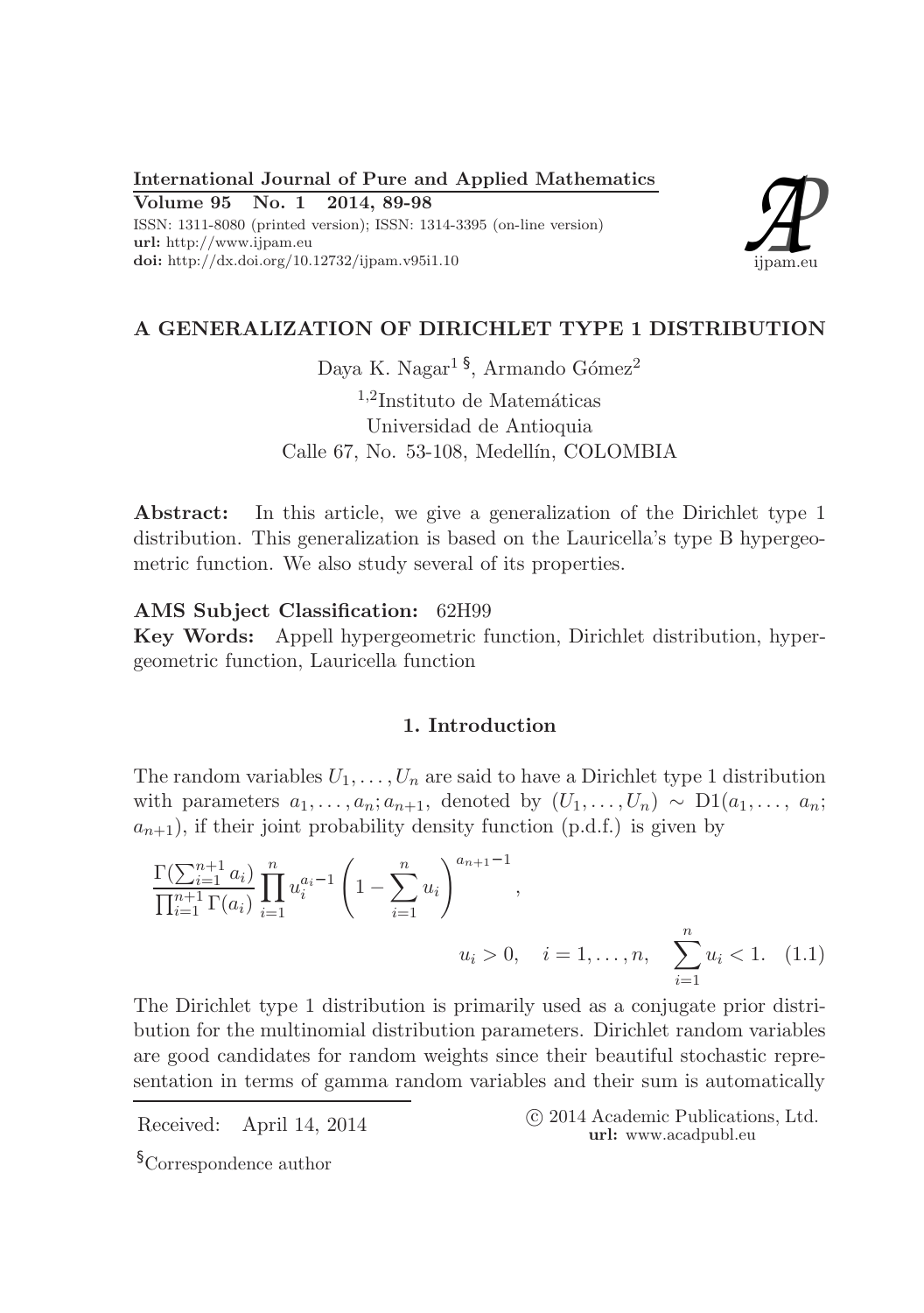one, which has applications in Bayes bootstrap method. The Dirichlet type 1 distribution has been studied extensively, for example, see Kotz, Balakrishnan and Johnson [1], and Gupta and Nagar [2].

In this article, we give a generalization of the Dirichlet type 1 distribution. This generalization is based on the Lauricella type B hypergeometric function and thus will be called Dirichlet-Lauricella type B distribution. In Section 2, we give definitions of Lauricella type B and type D hypergeometric functions. We define Dirichlet-Lauricella type B distribution in Section 3. Section 4, deals with several properties such as marginal densities and joint moment.

#### 2. Preliminaries

The Pochhammer symbol  $(a)_n$  is defined by  $(a)_n = a(a+1)\cdots(a+n-1)$  $=(a)_{n-1}(a + n - 1)$  for  $n = 1, 2, \ldots$  and  $(a)_0 = 1$ . The Appell-Lauricella hypergeometric functions of several variable are generalizations of the classical hypergeometric function of one variable. Appell's name is usually associated to the two variable case, whereas the case of more variables is usually ascribed to Lauricella. In this section, we define the Lauricella hypergeometric functions  $F^{(n)}_B$  $B_B^{(n)}$  and  $F_D^{(n)}$  of several variables. For further results and properties of these functions the reader is referred to Srivastava and Karlsson [8], and Prudnikov, Brychkov and Marichev [7, Sec. 7.2.4]. The Lauricella hypergeometric functions  $F^{(n)}_B$  $E_B^{(n)}$  and  $F_D^{(n)}$  $D^{(n)}$  are defined in multiple series as

$$
F_B^{(n)}(a_1, \ldots, a_n, b_1, \ldots, b_n; c; z_1, \ldots, z_n)
$$
  
= 
$$
\sum_{j_1, \ldots, j_n=0} \frac{(a_1)_{j_1} \cdots (a_n)_{j_n} (b_1)_{j_1} \cdots (b_n)_{j_n}}{(c)_{j_1 + \cdots + j_n}} \frac{z_1^{j_1} \cdots z_n^{j_n}}{j_1! \cdots j_n!}, \max\{|z_1|, \ldots, |z_n|\} < 1
$$
  
(2.1)

and

$$
F_D^{(n)}(a, b_1, \dots, b_n; c; z_1, \dots, z_n)
$$
  
= 
$$
\sum_{j_1, \dots, j_n=0} \frac{(a)_{j_1 + \dots + j_n} (b_1)_{j_1} \dots (b_n)_{j_n}}{(c)_{j_1 + \dots + j_n}} \frac{z_1^{j_1} \dots z_n^{j_n}}{j_1! \dots j_n!}, \quad \max\{|z_1|, \dots, |z_n|\} < 1,
$$
 (2.2)

respectively.

If  $n = 2$ , then these functions reduce to Appell hypergeometric functions  $F_3$  and  $F_1$ , respectively. For  $n = 1$ , they reduce to the Gauss hypergeometric function  $_2F_1$ .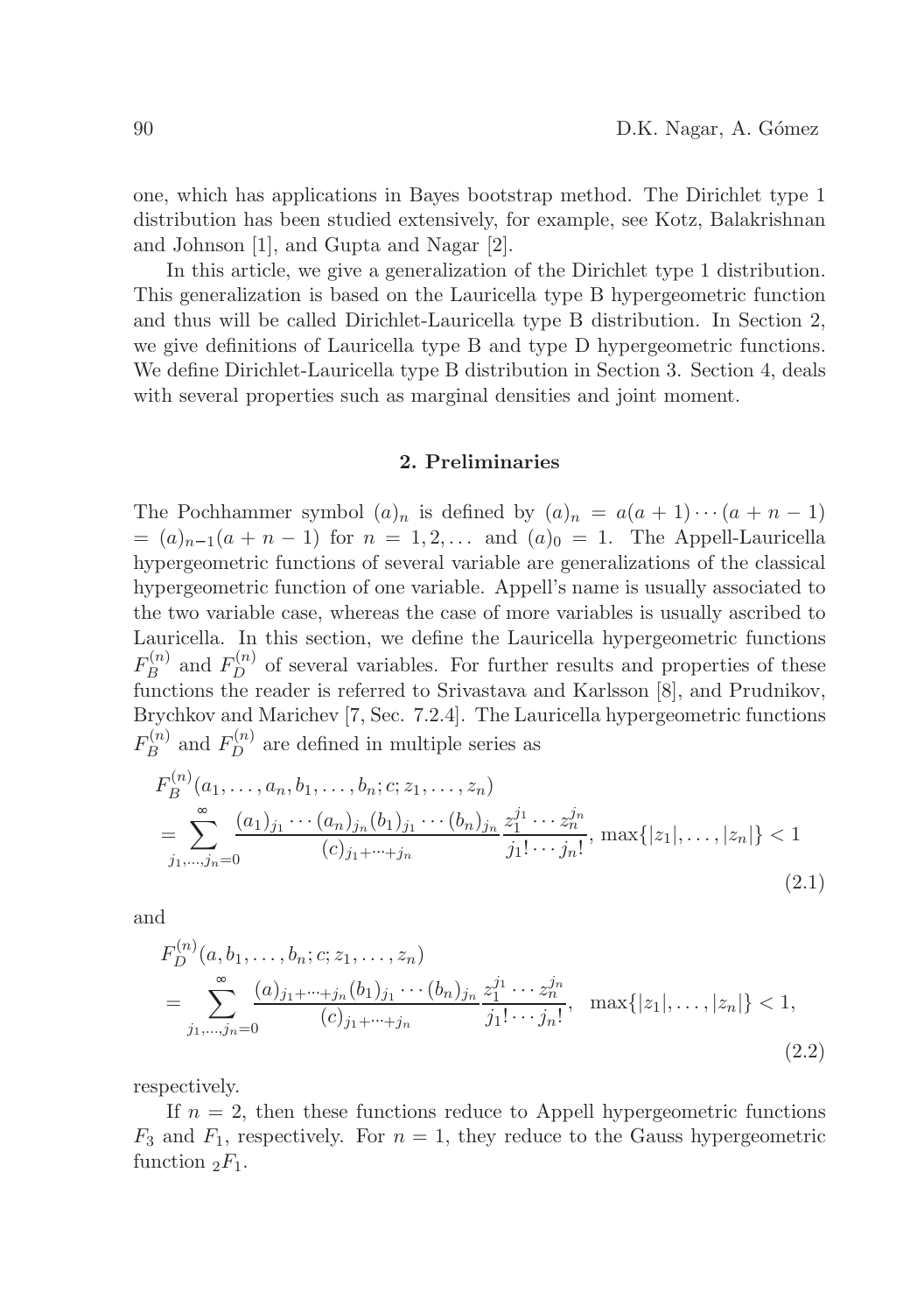By writing  $(c)_{j_1+\cdots+j_n} = (c)_{j_{r+1}+\cdots+j_n}(c+j_{r+1}+\cdots+j_n)_{j_1+\cdots+j_r}, 1 \leq r \leq n,$ in (2.1), the Appell hypergeometric function  $F_B^{(n)}$  $B_B^{(n)}$  can also be expressed as

$$
F_B^{(n)}(a_1, \ldots, a_n, b_1, \ldots, b_n; c; z_1, \ldots, z_n)
$$
  
= 
$$
\sum_{j_{r+1}, \ldots, j_n=0} \frac{(a_{r+1})_{j_{r+1}} \cdots (a_n)_{j_n} (b_{r+1})_{j_{r+1}} \cdots (b_n)_{j_n}}{(c)_{j_{r+1}+\cdots+j_n}} \frac{z_{r+1}^{j_{r+1}} \cdots z_n^{j_n}}{j_{r+1}! \cdots j_n!}
$$
  
×  $F_B^{(r)}(a_1, \ldots, a_r, b_1, \ldots, b_r; c+j_{r+1}+\cdots+j_n; z_1, \ldots, z_r).$  (2.3)

The integral representation of  $F_R^{(n)}$  $B^{(n)}$  is given by

$$
F_B^{(n)}(a_1, \ldots, a_n, b_1, \ldots, b_n; c; z_1, \ldots, z_n) =
$$
\n
$$
\frac{\Gamma(c)}{\prod_{i=1}^n \Gamma(a_i)\Gamma(c - \sum_{i=1}^n a_i)} \int \cdots \int \frac{\prod_{i=1}^n u_i^{a_i-1} (1 - \sum_{i=1}^n u_i)^{c - \sum_{i=1}^n a_i-1} n}{\prod_{i=1}^n (1 - z_i u_i)^{b_i}} \prod_{i=1}^n du_i,
$$
\n
$$
\prod_{j=\sum_{i=1}^n u_j > 0} (2.4)
$$
\n
$$
\prod_{i=1}^n \Gamma(a_i) \Gamma(c - \sum_{i=1}^n a_i) \prod_{i=1}^n u_i > 0
$$

where  $\text{Re}(a_i) > 0, i = 1, \ldots, n$ ,  $\text{Re}(c - a_1 - \cdots - a_n) > 0$  and  $|\arg(1 - z_i)| < \pi$ ,  $i=1,\ldots,n$ .

The Lauricalla hypergeometric function  $F_D$  has integral representation

$$
F_D^{(n)}(a, b_1, \dots, b_n; c; z_1, \dots, z_n) = \frac{\Gamma(c)}{\Gamma(a)\Gamma(c-a)} \int_0^1 \frac{u^{a-1}(1-u)^{c-a-1}}{\prod_{i=1}^n (1-uz_i)^{b_i}} du, (2.5)
$$

where  $\text{Re}(c) > \text{Re}(a) > 0$  and  $|\arg(1 - z_i)| < \pi$ ,  $i = 1, ..., n$ .

#### 3. The Dirichlet-Lauricella Type B Distribution

We define the Dirichlet-Lauricella type B distribution as follows.

The random variables  $U_1, \ldots, U_n$  are said to have a Dirichlet-Lauricella type B distribution with parameters  $a_1, \ldots, a_n; c; d_1, \ldots, d_n; \theta_1, \ldots, \theta_n$ , denoted by  $(U_1, \ldots, U_n) \sim \text{DLB}(a_1, \ldots, a_n; c; d_1, \ldots, d_n; \theta_1, \ldots, \theta_n)$ , if their joint p.d.f. is given by

$$
K_B \frac{\prod_{i=1}^n u_i^{a_i-1} (1 - \sum_{i=1}^n u_i)^{c - \sum_{i=1}^n a_i - 1}}{\prod_{i=1}^n (1 - \theta_i u_i)^{d_i}}, \ u_i > 0, \ i = 1, \cdots, n, \ \sum_{i=1}^n u_i < 1,
$$
\n(3.1)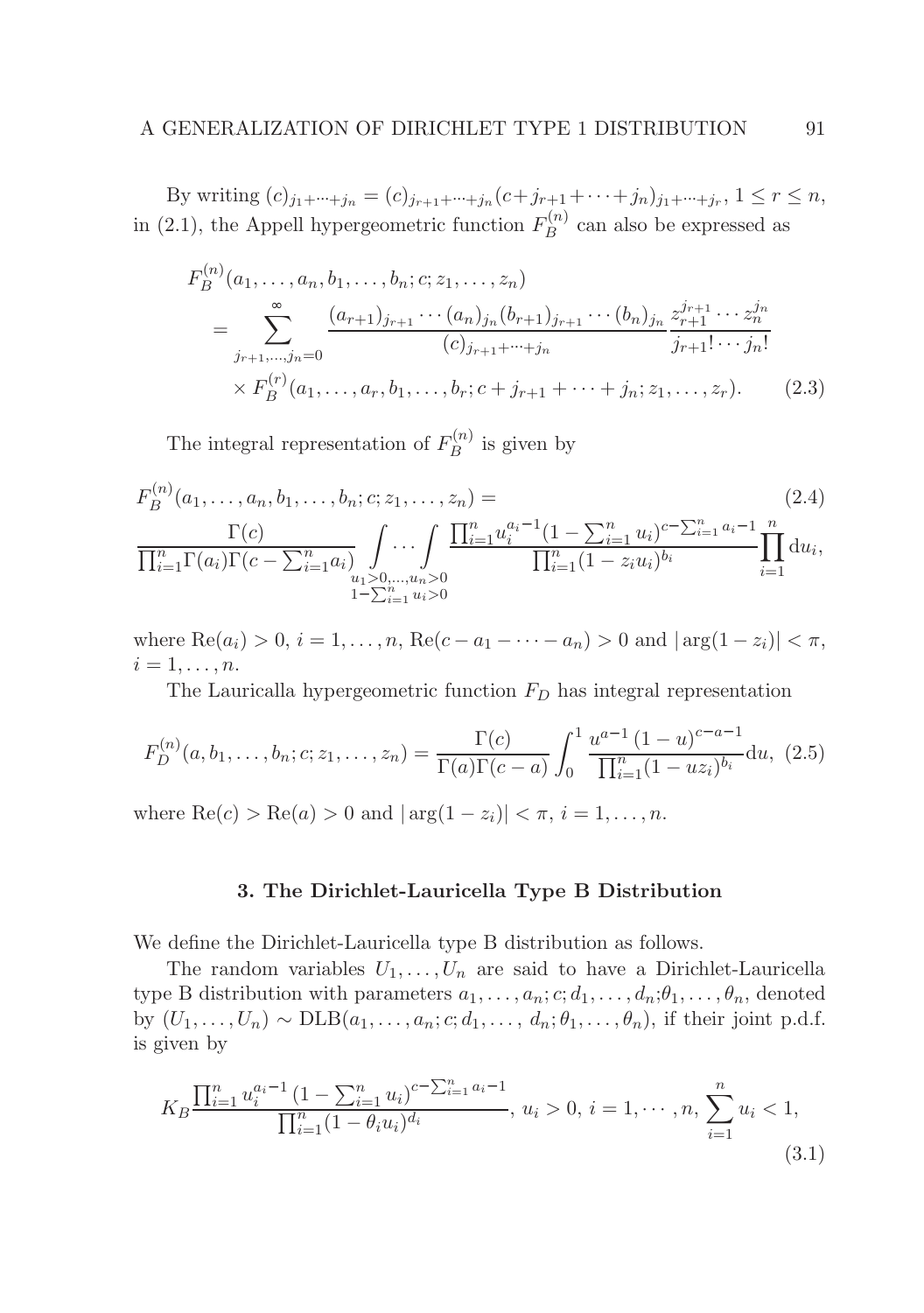where  $a_1 > 0, ..., a_n > 0$ ,  $c - \sum_{i=1}^n a_i > 0$  and  $|\theta_i| < 1$ ,  $i = 1, ..., n$ . The normalizing constant  $K_B$  in (3.1) is given by

$$
K_B^{-1} = \int_{u_1>0,...,u_n>0} \prod_{i=1}^n u_i^{a_i-1} \frac{(1-\sum_{i=1}^n u_i)^{c-\sum_{i=1}^n a_i-1}}{\prod_{i=1}^n (1-\theta_i u_i)^{d_i}} \prod_{i=1}^n du_i
$$
  
= 
$$
\frac{\prod_{i=1}^n \Gamma(a_i) \Gamma(c-\sum_{i=1}^n a_i)}{\Gamma(c)} F_B^{(n)}(a_1,...,a_n, d_1,...,d_n; c; \theta_1,..., \theta_n),
$$
  
(3.2)

where the last line has been obtained by using  $(2.4)$ . For  $n = 1$ , the above p.d.f. reduces to a generalized beta type 1 p.d.f. given by

$$
\frac{\Gamma(c)}{\Gamma(a_1)\Gamma(c-a_1) \, {}_2F_1(a_1,d_1;c;\theta_1)} \frac{u_1^{a_1-1}(1-u_1)^{c-a_1-1}}{(1-\theta_1u_1)^{d_1}}, \ 0 < u_1 < 1,
$$

where  $c > a_1 > 0, -1 < \theta_1 < 1$  and  ${}_2F_1$  is the Gauss hypergeometric function. The generalized beta type 1 distribution has been studied by Nagar and Rada-Mora [5], Libby and Novic [3], Pham-Gia and Duong [6]. Further, for  $n = 2$ , the p.d.f. in (3.1) slides to a generalized bivariate beta type 1 p.d.f. defined by (Nadarajah [4]),

$$
\frac{\Gamma(c)}{\Gamma(a_1)\Gamma(a_2)\Gamma(c-a_1-a_2) F_3(a_1,a_2,d_1,d_2;c;\theta_1,\theta_2)} \times \frac{u_1^{a_1-1}u_2^{a_2-1}(1-u_1-u_2)^{c-a_1-a_2-1}}{(1-\theta_1u_1)^{d_1}(1-\theta_2u_2)^{d_2}}, u_1 > 0, u_2 > 0, u_1 + u_2 < 1,
$$

where  $a_1 > 0$ ,  $a_2 > 0$ ,  $c > a_1 + a_2$ ,  $-1 < \theta_1 < 1$ ,  $-1 < \theta_2 < 1$  and  $F_3$  is the third hypergeometric function of Appell.

#### 4. Properties

This section gives several properties of the Dirichlet-Lauricella type B distribution.

Consider the transformation  $Z_i = (1 - \sum_{j=1}^s U_j)^{-1} U_i, i = s + 1, \ldots, n$ . Then,  $u_i = (1 - \sum_{j=1}^s u_j)z_i, i = s+1,\ldots,n$  with the Jacobian  $J(u_{s+1},\ldots,u_n \rightarrow$  $z_{s+1}, \ldots, z_n = (1 - \sum_{j=1}^s u_j)^{n-s}$ . Substituting appropriately in (3.1), the joint p.d.f. of  $U_1, \ldots, U_s, Z_{s+1}, \ldots, Z_n$  is given by

$$
K_B \frac{\prod_{i=1}^s u_i^{a_i-1} (1 - \sum_{i=1}^s u_i)^{c - \sum_{i=1}^s a_i-1} \prod_{i=s+1}^n z_i^{a_i-1} (1 - \sum_{i=s+1}^n z_i)^{c - \sum_{i=1}^n a_i-1}}{\prod_{i=s+1}^n [1 - \theta_i z_i (1 - \sum_{j=1}^s u_j)]^{d_i}},
$$
\n(4.1)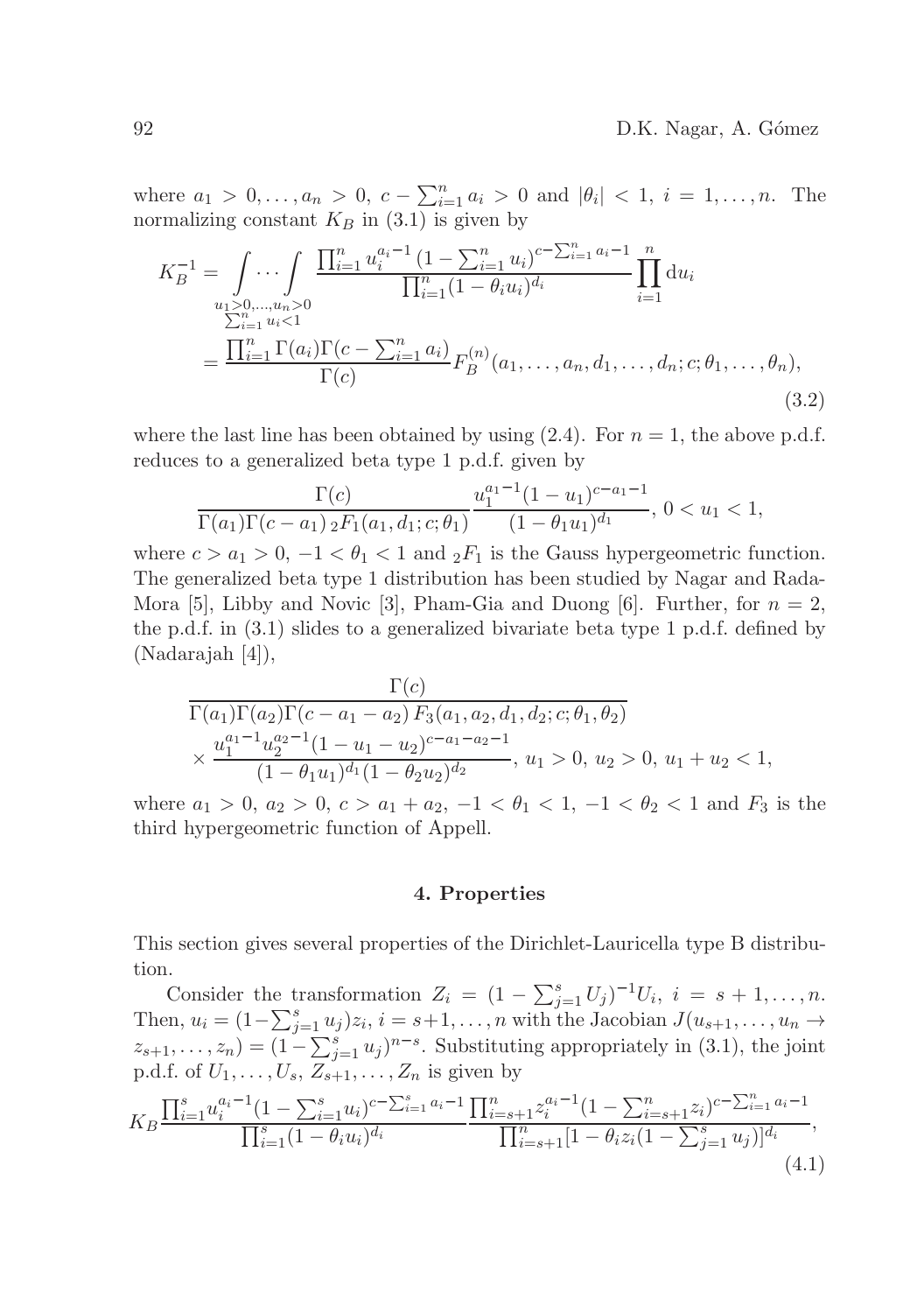where  $u_i > 0, i = 1, ..., s, \sum_{i=1}^s u_i < 1, z_i > 0, i = s+1, ..., n$  and  $\sum_{i=s+1}^n z_i <$ 1.

First, we find the marginal p.d.f. of  $U_1, \ldots, U_s$  by integrating out  $z_{s+1}, \ldots, z_n$ from the joint p.d.f. of  $U_1, \ldots, U_s, Z_{s+1}, \ldots, Z_n$  as

$$
K_B \frac{\prod_{i=1}^s u_i^{a_i-1} (1 - \sum_{i=1}^s u_i)^{c - \sum_{i=1}^s a_i-1}}{\prod_{i=1}^s (1 - \theta_i u_i)^{d_i}}
$$
  
 
$$
\times \int \cdots \int \frac{\prod_{i=s+1}^n z_i^{a_i-1} (1 - \sum_{i=s+1}^n z_i)^{c - \sum_{i=1}^n a_i-1}}{\prod_{i=s+1}^n [1 - \theta_i z_i (1 - \sum_{j=1}^s u_j)]^{d_i}} \prod_{i=s+1}^n dz_i.
$$
 (4.2)  

$$
\sum_{i=s+1}^{n_s} z_i < 1
$$

Now, using the integral representation of  $F_R^{(n)}$  $B^{(n)}$  given in (2.4), we derive the marginal p.d.f. of  $U_1, \ldots, U_s$  as

$$
K_{B1} \frac{\prod_{i=1}^{s} u_i^{a_i-1} (1 - \sum_{i=1}^{s} u_i)^{c - \sum_{i=1}^{s} a_i-1}}{\prod_{i=1}^{s} (1 - \theta_i u_i)^{d_i}} F_B^{(n-s)}\left(a_{s+1}, \dots, a_n, d_{s+1}, \dots, d_n; \dots, c - \sum_{i=1}^{s} a_i; \theta_{s+1} \left(1 - \sum_{i=1}^{s} u_i\right), \dots, \theta_n \left(1 - \sum_{i=1}^{s} u_i\right)\right), \dots, (4.3)
$$

where  $u_i > 0$ ,  $i = 1, ..., s$ ,  $\sum_{i=1}^{s} u_i < 1$  and

$$
K_{B1}^{-1} = \frac{\prod_{i=1}^{s} \Gamma(a_i) \Gamma(c - \sum_{i=1}^{s} a_i)}{\Gamma(c)} F_B^{(n)}(a_1, \dots, a_n, d_1, \dots, d_n; c; \theta_1, \dots, \theta_n).
$$

It is interesting to note that the marginal p.d.f. of  $U_1, \ldots, U_s$  does not belong to the Dirichlet-Lauricella type B family of distributions and differs by an additional factor containing the Lauricella hypergeometric function  $F_B$ .

Further, making the transformation  $Z_i = (1-U_s)^{-1}U_i$ ,  $i = 1, \ldots, s-1$  with the Jacobian  $J(u_1, \ldots, u_{s-1} \to z_1, \ldots, z_{s-1}) = (1 - u_s)^{s-1}$  in (4.3), the joint p.d.f. of  $Z_1, \ldots, Z_{s-1}$  and  $U_s$  is derived as

$$
K_{B1} \frac{u_s^{a_s-1} (1 - u_s)^{c-a_s-1}}{(1 - \theta_s u_s)} \frac{\prod_{i=1}^{s-1} z_i^{a_i-1} (1 - \sum_{i=1}^{s-1} z_i)^{c-\sum_{i=1}^s a_i-1}}{\prod_{i=1}^{s-1} [1 - \theta_i z_i (1 - u_s)]^{d_i}}
$$
  
 
$$
\times F_B^{(n-s)} \left( a_{s+1}, \dots, a_n, d_{s+1}, \dots, d_n; c - \sum_{i=1}^s a_i;
$$
  
\n
$$
\theta_{s+1} (1 - u_s) \left( 1 - \sum_{i=1}^{s-1} z_i \right), \dots, \theta_n (1 - u_s) \left( 1 - \sum_{i=1}^{s-1} z_i \right) \right).
$$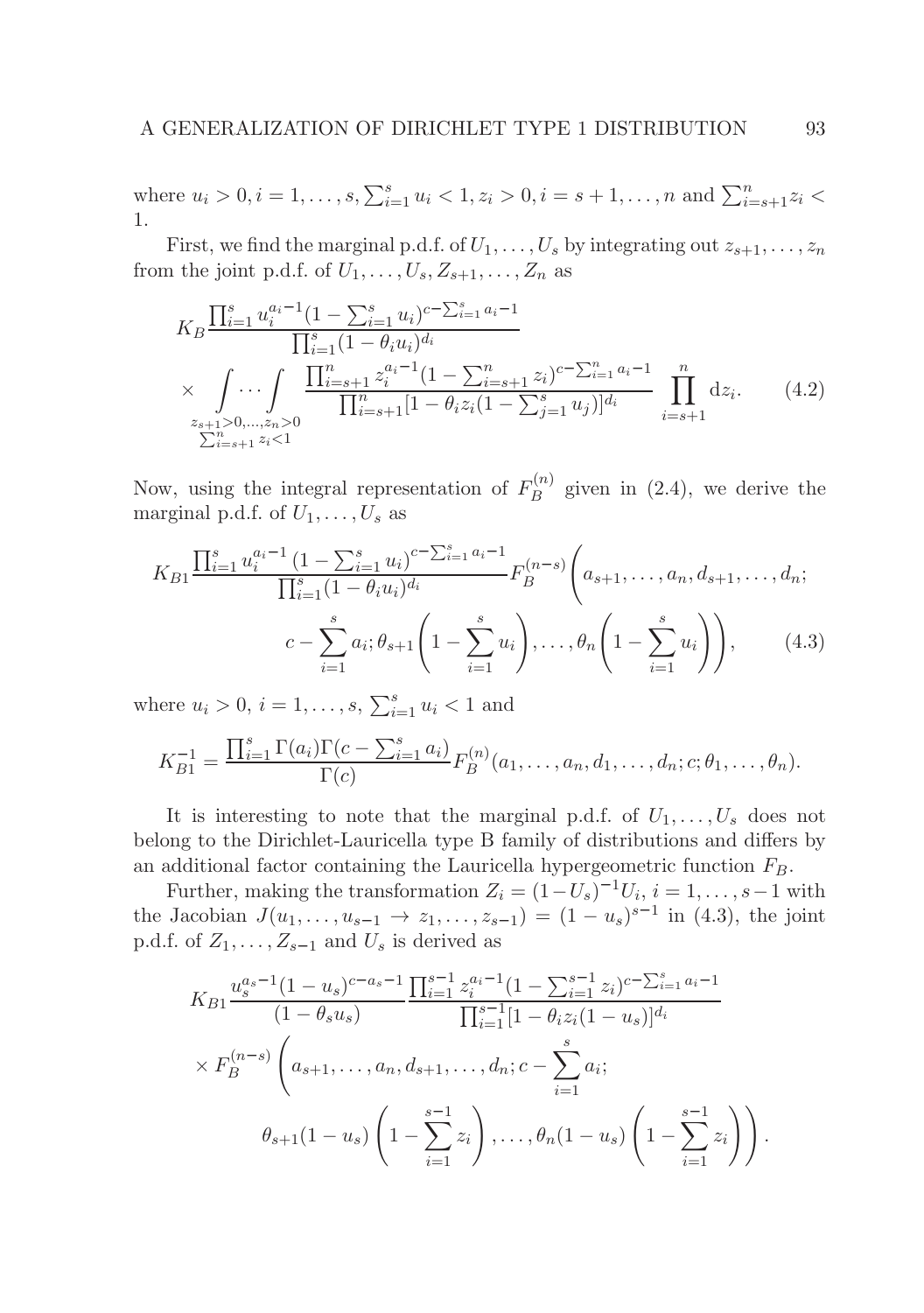where  $0 < u_s < 1, z_i > 0, i = 1, ..., s - 1$ , and  $\sum_{i=1}^{s-1} z_i < 1$ . Now, expanding  $F_R^{(n-s)}$  $B_B^{(u-s)}$  using (2.1) and integrating  $u_1, \ldots, u_{s-1}$  by applying (2.4) in the above p.d.f., the marginal p.d.f. of  $U_s$  is derived as

$$
K_{B2} \frac{u_s^{a_s-1} (1 - u_s)^{c-a_s-1}}{(1 - \theta_s u_s)} \sum_{j_{s+1},...,j_n=0} \frac{(a_{s+1})_{j_{s+1}} \cdots (a_n)_{j_n} (d_{s+1})_{j_{s+1}} \cdots (d_n)_{j_n}}{(c-a_s)_{j_{s+1}+\cdots+j_n}}
$$
  

$$
\times \frac{\theta_{s+1}^{j_{s+1}} \cdots \theta_n^{j_n}}{j_{s+1}! \cdots j_n!} (1 - u_s)^{j_{s+1}+\cdots+j_n} F_B^{(s-1)}(a_1, \ldots, a_{s-1}, d_1, \ldots, d_{s-1};
$$
  

$$
c + j_{s+1} + \cdots + j_n - a_s; \theta_1 (1 - u_s), \ldots, \theta_n (1 - u_s)),
$$

where

$$
K_{B2}^{-1} = \frac{\Gamma(a_s)\Gamma(c-a_s)}{\Gamma(c)} F_B^{(n)}(a_1,\ldots,a_n,d_1,\ldots,d_n;c;\theta_1,\ldots,\theta_n).
$$

Finally, rewriting the infinite series involving the Lauricella function by using  $(2.3)$ , the p.d.f. of  $U_s$  is derived as

$$
K_{B2} \frac{u_s^{a_s-1} (1-u_s)^{c-a_s-1}}{(1-\theta_s u_s)^{d_s}} F_B^{(n-1)}(a_1,\ldots,a_{s-1},a_{s+1},\ldots,a_n,d_1,\ldots,d_{s-1},d_{s+1},\ldots,d_n; c - a_s; \theta_1(1-u_s),\ldots,\theta_{s-1}(1-u_s),\theta_{s+1}(1-u_s),\ldots,\theta_n(1-u_s)).
$$

The marginal joint p.d.f. of  $Z_{s+1}, \ldots, Z_n$  is given by

$$
K_B \prod_{i=s+1}^n z_i^{a_i-1} \left(1 - \sum_{i=s+1}^n z_i\right)^{c-\sum_{i=1}^n a_i-1}
$$
  
\$\times \int \cdots \int\_{u\_1>0, ..., u\_s>0} \frac{\prod\_{i=1}^s u\_i^{a\_i-1} (1 - \sum\_{i=1}^s u\_i)^{c-\sum\_{i=1}^s a\_i-1}}{\prod\_{i=1}^s (1 - \theta\_i u\_i)^{d\_i} \prod\_{i=s+1}^n [1 - \theta\_i z\_i (1 - \sum\_{i=1}^s u\_i)]^{d\_i}} \prod\_{i=1}^s du\_i.

Now, writing

$$
\prod_{i=s+1}^{n} \left[ 1 - \theta_i z_i \left( 1 - \sum_{i=1}^{s} u_i \right) \right]^{-d_i}
$$
\n
$$
= \sum_{j_{s+1},...,j_n=0} \frac{(d_{s+1})_{j_{s+1}} \cdots (d_n)_{j_n} (\theta_{s+1} z_{s+1})^{j_{s+1}} \cdots (\theta_n z_n)^{j_n}}{j_{s+1}! \cdots j_n!} \left( 1 - \sum_{i=1}^{s} u_i \right)^{j_{s+1} + \cdots + j_n}
$$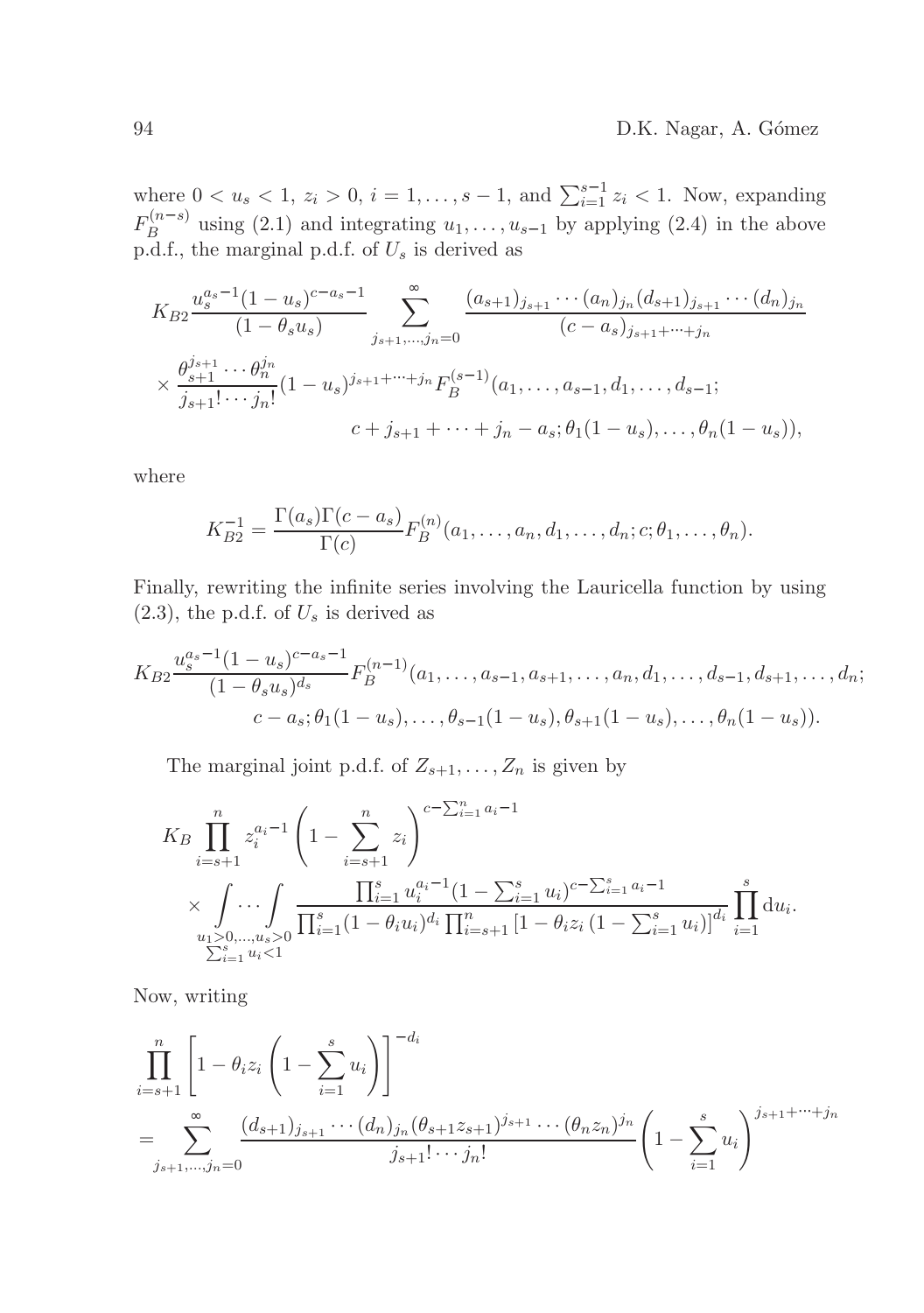and integrating  $u_1, \ldots, u_{s-1}$  by applying (2.4) in the above p.d.f., the marginal p.d.f. of  $Z_{s+1}, \ldots, Z_n$  is derived as

$$
K_{B3} \prod_{i=s+1}^{n} z_i^{a_i-1} \left(1 - \sum_{i=s+1}^{n} z_i\right)^{c-\sum_{i=1}^{n} a_i-1}
$$
  
\n
$$
\times \sum_{j_{s+1},\dots,j_n=0} \frac{(c-\sum_{i=1}^{s} a_i)_{j_{s+1}+\dots+j_n} (d_{s+1})_{j_{s+1}} \cdots (d_n)_{j_n}}{(c)_{j_{s+1}+\dots+j_n}} \frac{(\theta_{s+1} z_{s+1})^{j_{s+1}} \cdots (\theta_n z_n)^{j_n}}{j_{s+1}! \cdots j_n!}
$$
  
\n
$$
\times F_B^{(s)}(a_1,\dots,a_s,d_1,\dots,d_s;c+j_{s+1}+\dots+j_n;\theta_1,\dots,\theta_s),
$$

where

$$
K_{B3}^{-1} = \frac{\prod_{i=s+1}^{n} \Gamma(a_i) \Gamma(c - \sum_{i=1}^{n} a_i)}{\Gamma(c - \sum_{i=1}^{s} a_i)} F_B^{(n)}(a_1, \dots, a_n, d_1, \dots, d_n; c; \theta_1, \dots, \theta_n).
$$

It is well known that if  $(U_1, \ldots, U_n) \sim D1(a_1, \ldots, a_n; c - \sum_{i=1}^n a_i)$ , then

$$
\left(\frac{U_1}{\sum_{i=1}^n U_i}, \dots, \frac{U_{n-1}}{\sum_{i=1}^n U_i}\right) \sim \mathrm{D1}(a_1, \dots; a_n)
$$

and the sum  $\sum_{i=1}^{n} U_i$  follows a beta type 1 distribution with parameters  $\sum_{i=1}^{n} a_i$ and  $c - \sum_{i=1}^{n} a_i$ . In the next theorem, we derive similar result for the Dirichlet-Lauricells type B distribution.

**Theorem 4.1.** Let  $(U_1, \ldots, U_n) \sim \text{DLB}(a_1, \ldots, a_n; c; d_1, \ldots, d_n; \theta_1, \ldots, \theta_n)$ and define  $U = \sum_{i=1}^{n} U_i$  and  $X_i = U_i/U$ ,  $i = 1, ..., n-1$ . Then, the joint p.d.f. of  $X_1, \ldots, X_{n-1}$  is given as

$$
K_B \frac{\Gamma(\sum_{i=1}^n a_i) \Gamma(c - \sum_{i=1}^n a_i)}{\Gamma(c)} \prod_{i=1}^{n-1} x_i^{a_i-1} \left(1 - \sum_{i=1}^{n-1} x_i\right)^{a_n-1}
$$
  
 
$$
\times F_D^{(n)} \left(\sum_{i=1}^n a_i, d_1, \dots, d_n; c; \theta_1 x_1, \dots, \theta_{n-1} x_{n-1}, \theta_n \left(1 - \sum_{i=1}^{n-1} x_i\right)\right),
$$

where  $x_i > 0$ ,  $i = 1, ..., n - 1$ ,  $\sum_{i=1}^{n-1} x_i < 1$ . Further, the p.d.f. of U is derived as

$$
K_B \frac{\prod_{i=1}^n \Gamma(a_i)}{\Gamma(\sum_{i=1}^n a_i)} u^{\sum_{i=1}^n a_i - 1} (1 - u)^{c - \sum_{i=1}^n a_i - 1}
$$
  
\$\times F\_B^{(n)}\left(a\_1, \ldots, a\_n, d\_1, \ldots, d\_n; \sum\_{i=1}^n a\_i; \theta\_1 u, \ldots, \theta\_n u\right), \quad 0 < u < 1\$.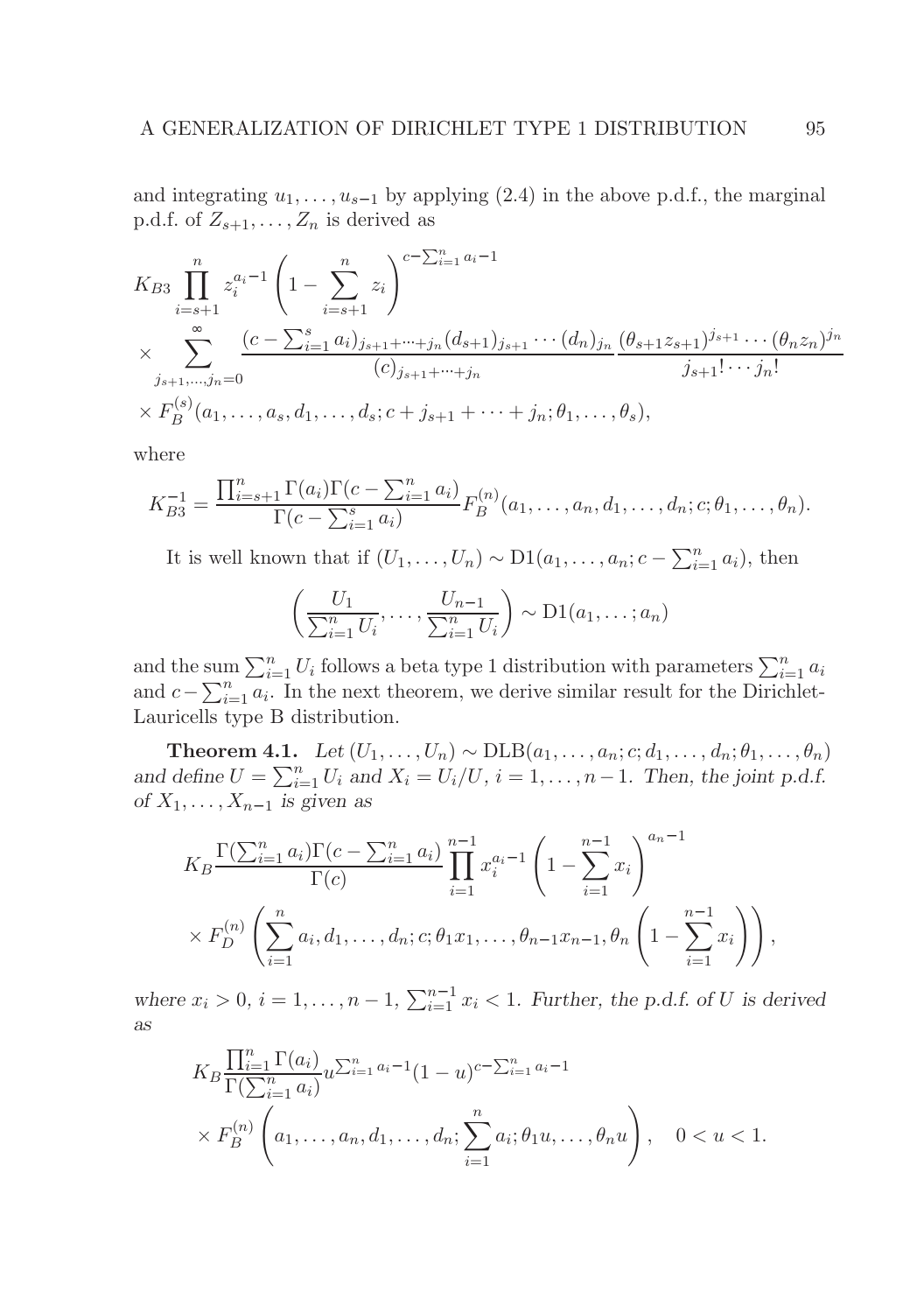Proof. Substituting  $u_i = ux_i$ ,  $i = 1,...,n-1$  and  $u_n = u(1 - \sum_{i=1}^{n-1} x_i)$ with the Jacobian  $J(u_1, \ldots, u_n \to x_1, \ldots, x_{n-1}, u) = u^{n-1}$  in the joint p.d.f. of  $(U_1, \ldots, U_n)$ , we get the joint p.d.f. of  $(X_1, \ldots, X_{n-1})$  and U as

$$
K_B \prod_{i=1}^{n-1} x_i^{a_i-1} \left(1 - \sum_{i=1}^{n-1} x_i\right)^{a_n-1} \frac{u^{\sum_{i=1}^n a_i-1} (1-u)^{c-\sum_{i=1}^n a_i-1}}{\prod_{i=1}^{n-1} (1-\theta_i x_i u)^{d_i} [1-\theta_n u (1-\sum_{i=1}^{n-1} x_i)]^{d_n}},
$$

where  $x_i > 0$ ,  $i = 1, ..., n - 1$ ,  $\sum_{i=1}^{n-1} x_i < 1$  and  $0 < u < 1$ . Now, integrating u in the above expression using the integral representation of  $F_D$  given in  $(2.5)$ , we get the desired result. Further, writing

$$
\left[1 - \theta_n u \left(1 - \sum_{i=1}^{n-1} x_i\right)\right]^{-d_n} = \sum_{j=0} \frac{(d_n)_j (\theta_n u)^j}{j!} \left(1 - \sum_{i=1}^{n-1} x_i\right)^j
$$

the joint p.d.f. of  $(X_1, \ldots, X_{n-1})$  and U is rewritten as

$$
K_{B}u^{\sum_{i=1}^{n}a_{i}-1}(1-u)^{c-\sum_{i=1}^{n}a_{i}-1}\sum_{j=0}\frac{(d_{n})_{j}(\theta_{n}u)^{j}}{j!}\frac{\prod_{i=1}^{n-1}x_{i}^{a_{i}-1}\left(1-\sum_{i=1}^{n-1}x_{i}\right)^{a_{n}+j-1}}{\prod_{i=1}^{n-1}(1-\theta_{i}x_{i}u)^{d_{i}}}.
$$

Now, integrating  $x_1, \ldots, x_{n-1}$  in the above expression by using (2.4), we get the marginal p.d.f. of  $U$  as

$$
K_{B}u^{\sum_{i=1}^{n}a_{i}-1}(1-u)^{c-\sum_{i=1}^{n}a_{i}-1}\sum_{j=0}\frac{(d_{n})_{j}(\theta_{n}u)^{j}}{j!}\frac{\prod_{i=1}^{n-1}\Gamma(a_{i})\Gamma(a_{n}+j)}{\Gamma(\sum_{i=1}^{n}a_{i}+j)}
$$

$$
\times F_{B}^{(n-1)}\left(a_{1},\ldots,a_{n-1},d_{1},\ldots,d_{n-1};\sum_{i=1}^{n}a_{i}+j;\theta_{1}u,\ldots,\theta_{n-1}u\right),\ 0
$$

Finally, re-writing the infinite series by applying (2.3), we get the desired result.

□

By definition, the product moments are obtained as

$$
E\left[\prod_{i=1}^{n} U_i^{r_i}\right] = \int \ldots \int \prod_{\substack{i=1 \ i \neq j}}^{n} \frac{\prod_{i=1}^{n} u_i^{a_i + r_i - 1} (1 - \sum_{i=1}^{n} u_i)^{c - \sum_{i=1}^{n} a_i - 1}}{\prod_{i=1}^{n} (1 - \theta_i u_i)^{d_i}} \prod_{i=1}^{n} du_i
$$

$$
= \frac{\Gamma(c) \prod_{i=1}^{n} \Gamma(a_i + r_i)}{\Gamma(c + r) \prod_{i=1}^{n} \Gamma(a_i)}
$$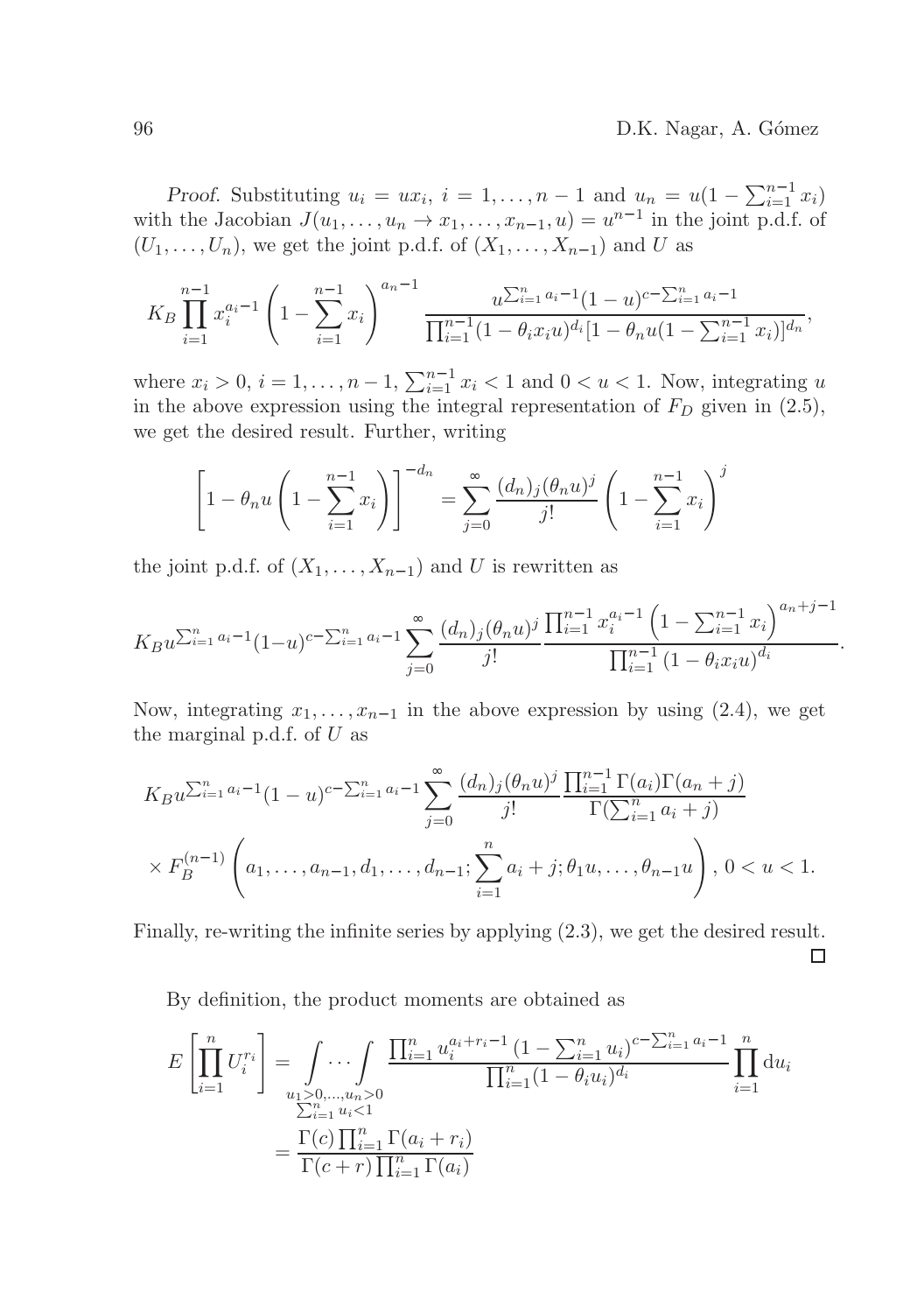$$
\times \frac{F_B^{(n)}(a_1+r_1,\ldots,a_n+r_n,d_1,\ldots,d_n;c+r;\theta_1,\ldots,\theta_n)}{F_B^{(n)}(a_1,\ldots,a_n,d_1,\ldots,d_n;c;\theta_1,\ldots,\theta_n)},
$$

where  $r = \sum_{i=1}^{n} r_i$ , Re $(a_i + r_i) > 0$ ,  $i = 1, ..., n$  and Re $(c + r) > 0$ . Further

$$
E\left[\left(1-\sum_{i=1}^{n}U_{i}\right)^{h}\right] = \int_{\substack{u_{1}>0,\ldots,u_{n}>0\\ \sum_{i=1}^{n}u_{i}<1}}\cdots\int_{\substack{\prod_{i=1}^{n}u_{i}^{a_{i}-1}(1-\sum_{i=1}^{n}u_{i})^{c+h-\sum_{i=1}^{n}a_{i}-1\\ \sum_{i=1}^{n}u_{i}<1}}\prod_{i=1}^{n}\mathrm{d}u_{i}
$$

$$
=\frac{\Gamma(c)\Gamma(c+h-\sum_{i=1}^{n}a_{i})}{\Gamma(c+h)\Gamma(c-\sum_{i=1}^{n}a_{i})}\times\frac{F_{B}^{(n)}(a_{1},\ldots,a_{n},d_{1},\ldots,d_{n};c+h;\theta_{1},\ldots,\theta_{n})}{F_{B}^{(n)}(a_{1},\ldots,a_{n},d_{1},\ldots,d_{n};c;\theta_{1},\ldots,\theta_{n})}.
$$

### Acknowledgments

The research work of DKN and AG was supported by the Sistema Universitario de Investigación, Universidad de Antioquia under the project no. IN10182CE.

#### References

- [1] S. Kotz, N. Balakrishnan and N.L. Johnson, Continuous Multivariate Distributions, Vo. 1, Second Edition, John Wiley & Sons, New York, USA  $(2000).$
- [2] A.K. Gupta and D.K. Nagar, Matrix Variate Distributions, Chapman & Hall/CRC, Boca Raton, FL, USA (2000).
- [3] D. L. Libby and M. R. Novic, Multivariate generalized beta distributions with applications to utility assessment, J. Educ. Statist,  $7(1982)$ , 271–294. URL:http://dx.doi.org/10.2307/1164635
- [4] S. Nadarajah, The bivariate  $F_3$ -beta distribution, *Commun. Korean Math.*  $Soc., 21$  (2006), 363–374.
- [5] Daya K. Nagar and Erika Alejandra Rada-Mora, Properties of multivariate beta distributions, Far East J. Theor. Stat., 24 (2008), 73–94.